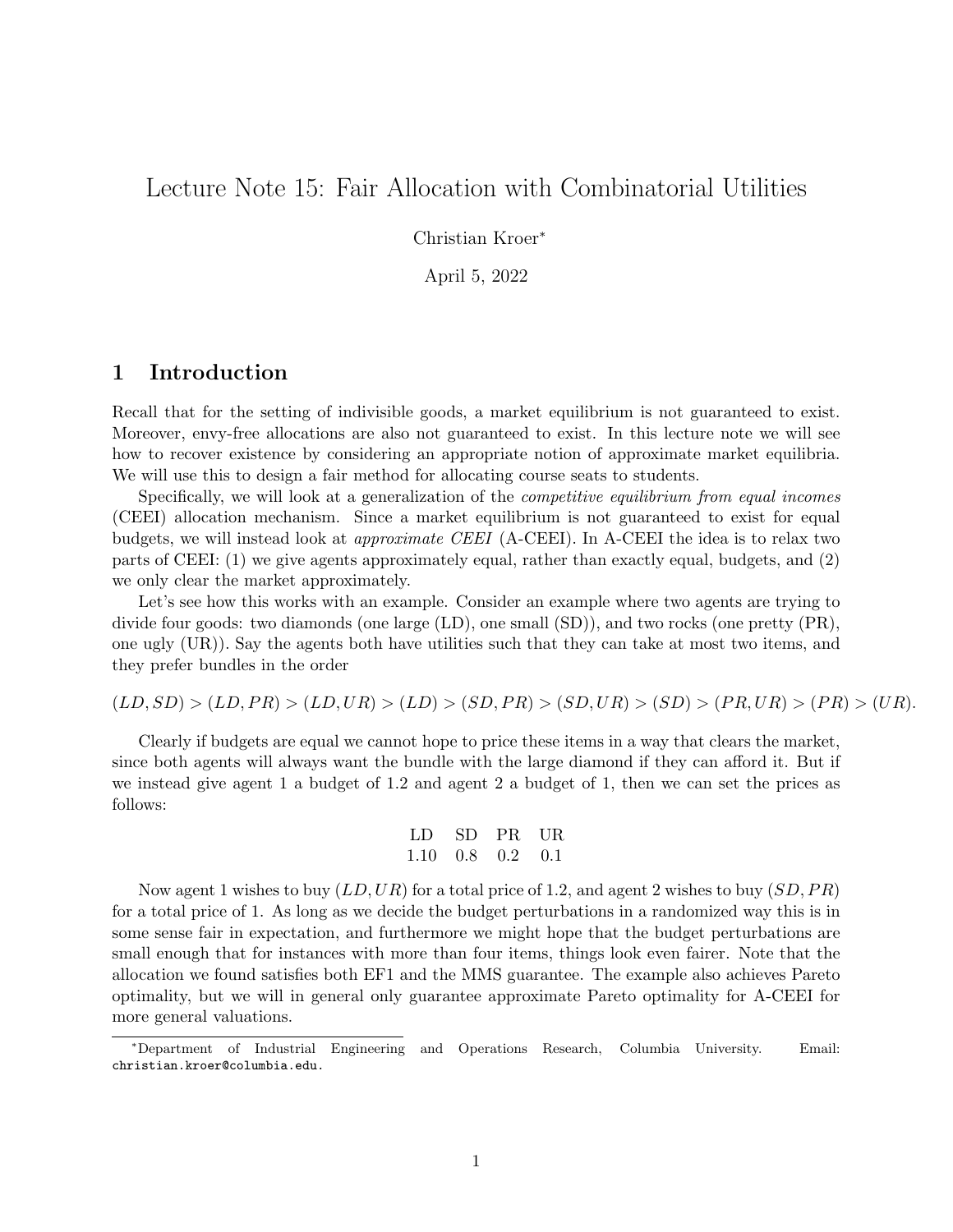### 2 Approximate CEEI

We will describe the problem in the context of matching students to seats in courses. This setup is used in the *Course Match* software, which is used for matching students at Wharton and several other schools. There is a set of m courses, and each course j has some capacity  $s_j$ . There is a set of n students. Each student has a set  $\Psi_i \subseteq 2^m$  of feasible subsets of courses that they may be allocated, with each bundle containing at most  $k \leq m$  courses (note that this assumes that each student can only consume one unit of a good, even if  $s_j > 1$ ; this is of course reasonable in course allocation, but not for all applications). The set  $\Psi_i$  encodes both scheduling constraints such as courses meeting at the same time, as well as constraints specific to the student such as whether they satisfy the prerequisites. The preferences of student i are assumed to be given as a complete and transitive ordinal preference ordering  $\succcurlyeq_i$  over  $\Psi_i$ . Completeness simply means that for all schedules  $x, x' \in \Psi_i$ ,  $x \succcurlyeq_i x'$ ,  $x' \succcurlyeq_i x$ , or both. Transitivity means that if  $x \succcurlyeq_i x'$  and  $x' \succcurlyeq_i x''$  then  $x \succcurlyeq_i x''$ .

Given a set of prices  $p$  for each course, a vector  $x_i^*$  is in the demand set for student i if

$$
x_i^* \in \operatorname{argmax}_{\succ_i} \{ x_i \in \Psi_i : \langle x_i, p \rangle \leq B_i \}.
$$

In the actual Course Match implementation,  $\geq i$  is represented numerically by an utility function for each student, but the A-CEEI theory works for the more general case of ordinal preferences.

Since we have existence issues (these arise both from indivisibility as seen earlier, but also from the very general preference orderings allowed), we resort to an approximation to CEEI:

**Definition 1.** An allocation x, prices p, and budgets B constitute an  $(\alpha, \beta)$ -CEEI if:

- 1.  $x_i \in \text{argmax}_{\succ_i} \{x' \in \Psi_i : \langle p, x' \rangle \leq B_i\}$  for all i
- 2.  $||z||_2 \leq \alpha$ , where  $z \in \mathbb{R}^m_+$  is defined as  $z_j = \sum_i x_{ij} s_j$  if  $p_j > 0$ , and  $z_j = \max(\sum_i x_{ij} s_j, 0)$ if  $p_i = 0$
- 3.  $B_i \in [1, 1 + \beta]$  for all i

The first condition in  $(\alpha, \beta)$ -CEEI simply says that each student *i* buys an item in their demand set. The second condition says that supply constraints are approximately satisfied. The third constraint says that all budgets are almost the same, up to a difference of  $\beta$ .

The main theorem regarding  $(\alpha, \beta)$ -CEEI is that they are guaranteed to exist:

**Theorem 1.** Let  $\sigma = \min(2k, m)$ . For any  $\beta > 0$ , there exists a  $(\sqrt{\sigma m}/2, \beta)$ -CEEI. Moreover, given budgets  $B \in [1, 1 + \beta]^n$  and any  $\epsilon > 0$ , there exists a  $(\sqrt{\sigma m}/2, \beta)$ -CEEI using budgets  $B^*$ such that  $||B^* - B||_{\infty} \leq \epsilon$ .

One major concern with this result is that we are not quite guaranteed a feasible solution. In general the allocation may oversubscribe some courses, though the oversubsciption vector  $z$  has bounded  $\ell_2$  norm. In practice, the bound is relatively modest: First, the bound  $\sqrt{\sigma m}/2$  does not grow with the number of agents or number of course seats. Second, in practice students take at most a modest number of courses per semester among a reasonably-small number of courses offered (an example given in the literature is that students take  $k = 5$  courses out of 50 courses total at Harvard's MBA program), thus yielding a bound of roughly 11. Technically a single course could be oversubscribed by 11 students, but in practice we expect this to be smoothed out reasonably across many courses.

The proof of the existence theorem is rather involved and relies on smoothing out the market in order to invoke fixed-point theorems. Here we give some intuition for the role that each approximation plays.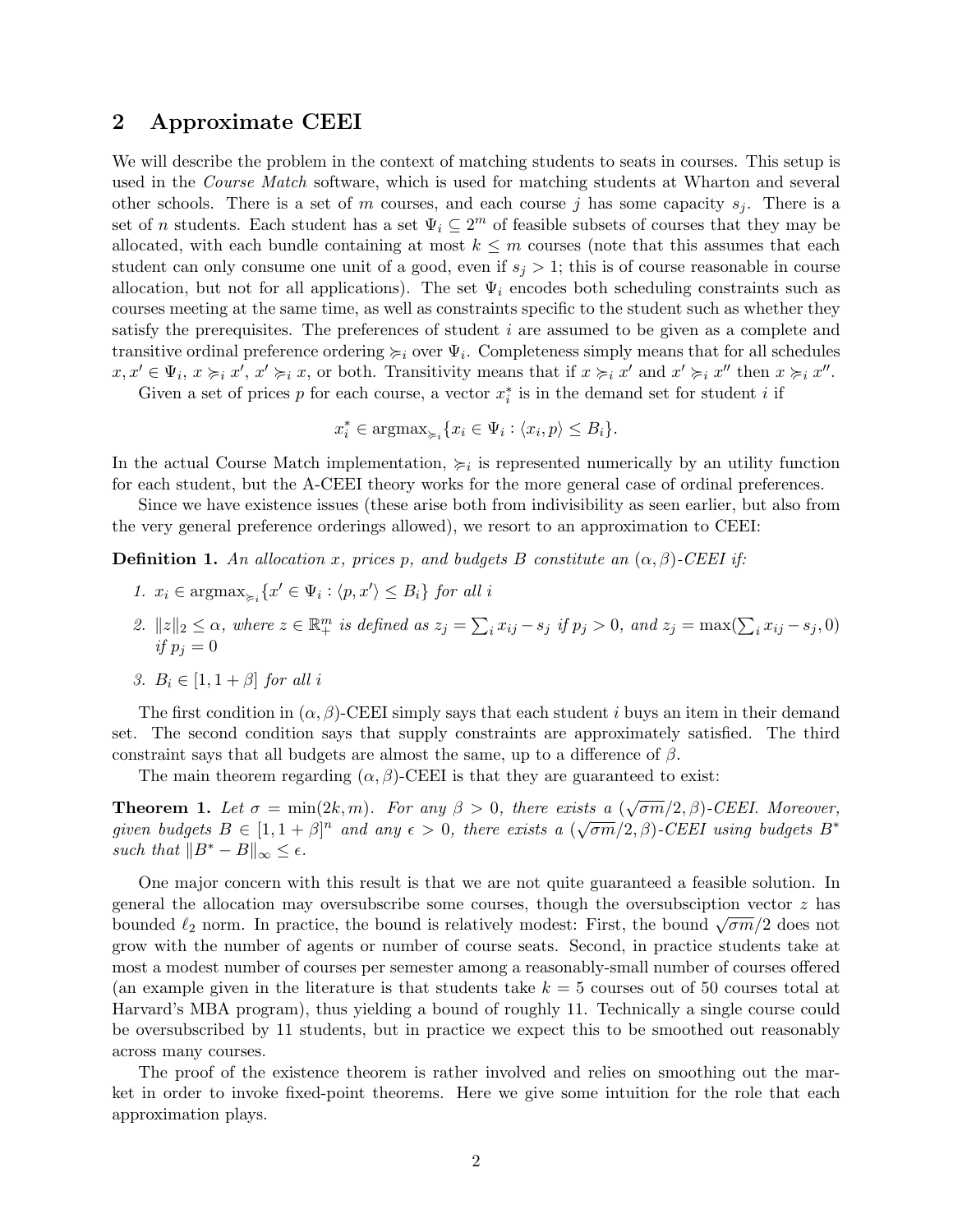As in other discontinuous settings, the main difficulty for existence without approximation is the discontinuity of student demands with respect to price. However, in the course match setting,  $\sqrt{\sigma}$  is an upper bound on the discontinuity of the demand of any single agent. To see this, note that a demand  $x_i$  has at most k entries set to 1, and so a student can at most drop all courses from  $x_i$  and switch to k new courses under their new demand  $x'_i$ . At the same time, there's only m courses total, so the change is bounded by  $\min(2k, m)$ , and thus  $||x_i - x'_i||_2 \le \sqrt{\sigma}$ .

The second discontinuity issue is to avoid large discontinuous aggregate changes in demand across the students. When budgets are the same, as in standard CEEI, the demand discontinuity across students may occur at the same point in the space of prices. Thus, if this happens, aggregate discontinuity may be on the order of  $n\sigma$ . With distinct budgets, it becomes possible to change a single student's demand without changing those of other students. For each bundle  $x$ , we may think of the hyperplane  $H(i, x) = \{p : \langle p, x \rangle \leq B_i\}$  which denotes the boundary between two halfspaces in the price space: those where student i can afford x, and those where i cannot afford x. By having each budget distinct, one can show that in a generic sense, at most  $m$  hyperplanes can intersect at any particular point in price space. This implies that aggregate demand changes by at most  $\sigma m$ .

The remainder of the proof is concerned with smoothing out the aggregate demands so that a fixed-point existence theorem can be applied to show existence.

#### 2.1 Fairness and Optimality Properties of A-CEEI

Since we are only approximately clearing the market, we do not get Pareto optimality. However, it is possible to show that if we construct a modified market where  $\tilde{s}_j = s_j - z_j$ , then we have Pareto optimality in that market. Thus, any Pareto-improving allocation must utilize unused supply, which can potentially be used to bound the inefficiency once more structure is imposed on utilities.

Crucially,  $(\alpha, \beta)$ -CEEI does guarantee some fairness properties. If we select  $\beta \leq \frac{1}{k-1}$ , then EF1 is guaranteed in any  $(\alpha, \beta)$ -CEEI. Furthermore, there exists  $\beta$  small enough such that each student is also guaranteed to receive their  $(n + 1)$ -MMS share, which is their utility if they were forced to partition the items into  $n + 1$  bundles and take the worst one.

#### 2.2 Practical Course Match Concerns

In Course Match, the representation of  $\succcurlyeq_i$  is as follows: the set of feasible schedules  $\Psi_i$  is taken as given. Then, student i ranks each course on a scale from  $0 - 100$ , and is additionally allowed to specify pairwise penalties or bonuses in  $-200, 200$  for being assigned a given pair of courses.

#### 2.3 Computing A-CEEI

In general computing an A-CEEIis PPAD complete. This is the same class of problem that generalsum Nash equilibrium falls in. It is conjectured to require exponential time in the worst case, and thus we cannot hope to have nice scalable algorithms like we had for the divisible case.

In practice, A-CEEI is computed using local search. A *tabu search* is used on the space of prices. This works as follows:

- 1. A price vector is generated randomly
- 2. A set of "neighbors" are generated using two different generation approaches:
	- "Price gradient:" all the demands under the current prices are added up, and the excess demand vector is treated as a gradient. Then, 20 different stepsizes are tried along the price gradient